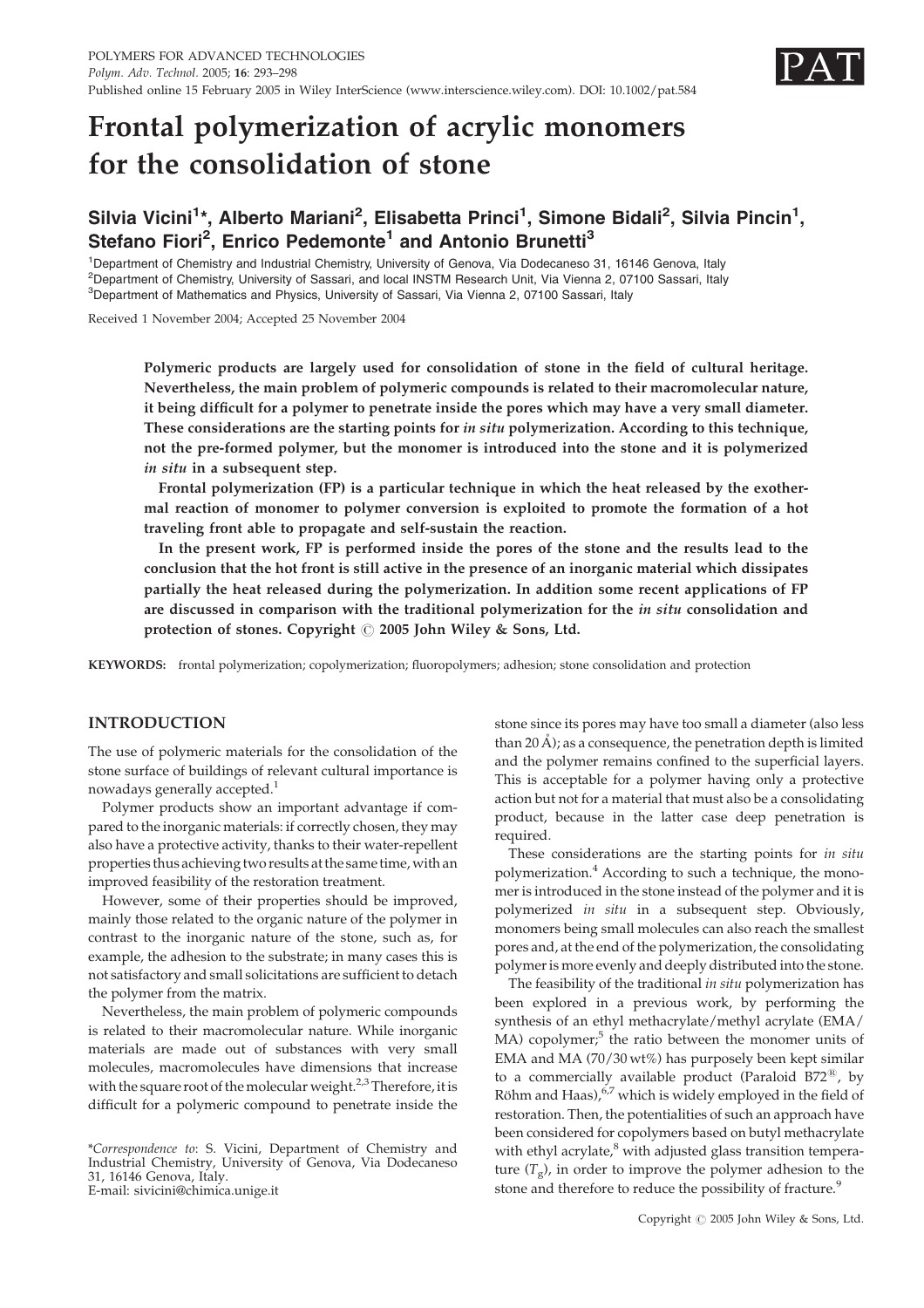#### 294 S. Vicini et al.

In this research, a new method of in situ polymerization is studied: the frontal polymerization  $(FP)$ .<sup>10</sup> FP exploits the heat production due to the exothermicity of the reaction itself and its dispersion by thermal conduction. If the amount of dissipated heat is not too large, a sufficient amount of energy able to induce the polymerization of the monomer close to the hot zone is provided. The result is the formation of a hot polymerization front capable of self-sustaining and propagating through the reactor.<sup>11,12</sup> It is evident that, if FP occurs through a stone sample, the monomer must fill its pores and they must be in contact with each other to permit the hot front to propagate. For this reason, and in order to predict the possible efficiency of the consolidation treatment, it is mandatory to know to what extent the monomer is able to fill the stone pores and if the final FP allows for an optimal polymer dispersion inside the material. In this sense, X-ray tomography is proposed as a suitable technique that can provide information about the monomer propagation inside porous material.<sup>13</sup>

The first studies on FP were performed in the former USSR on methyl methacrylate that was polymerized under drastic pressure conditions  $(>3000 \text{ atm})$ .<sup>14</sup> Lately, several other vinyl monomers have been polymerized at ambient pressure by Pojman and coworkers.10,11,15 Furthermore, FP has been applied to the curing process of epoxy-based materials. $16-1$ 

FP might represent a possible valid alternative technique to obtain polymeric products, having practical and economical advantages, also because high conversions are obtained in a short time.

The lack of heat sources, generally requested for carrying out many traditional chemical reactions, results in many advantages in terms of cost and environmental impact. Furthermore, FP is generally (but not exclusively) applicable to solvent-free systems. Monomers can be used as received, i.e. without the usual elimination of the dissolved inhibitor.<sup>5</sup> Moreover, as mentioned earlier high conversions are often found, thus making the final common purification procedures not necessary.

Following all of these indications, this paper reports the assessment of the effectiveness of poly(1,6-hexanediole diacrylate) (PHDDA) as a consolidant for stone, in the framework of a systematic approach to the problem.

Recently, FP has been applied to the consolidation of porous materials (i.e. stones, woods, textiles, papers), in particular—but not only—those having a historical-artistic interest. In this work the efficiencies of products synthesized in situ and variously fluorinated have been comparatively evaluated in terms of vapor and water permeability and consolidation on a selected substrate: the Finale stone (see Experimental section).

It is well known that the introduction of fluorine atoms into polymer structures has the effect of improving their chemical, thermal, and photochemical stability, $\frac{1}{2}$ <sup>19</sup> due to the stability of the C–F bond (bond energy 116 kcal/mol). In addition, the formal substitution of hydrogen by fluorine atoms induces higher hydrophobicity as a consequence of the low surface energy brought about by the fluorinated groups. $20-23$  This characteristic has been exploited in the present research by the introduction in the polymerizing mixture (together with



HDDA) of a cheap and commercially available fluorinated monomer, i.e. 2,2,2-trifluoroethyl methacrylate (TFEMA).

# EXPERIMENTAL

#### Materials

Monomers employed in this research were commercial products from Aldrich. The polymerization initiator (AIBN: 2,2'azobisisobutyronitrile) came from Fluka. Deionized water was used throughout the work.

The stone for the in situ polymerization must present two basic requirements:

- high porosity, in order to reproduce a material degraded by the physical and chemical agents;
- easily supplied in standardized forms.

For these reasons a calcareous sedimentary stone of biological origin was used, easily available in Liguria, Italy, called "Pietra di Finale". $^{24}$  This is found in four different formations, differing in the percentage of the impurities and fragments; they also have different colors (from white to roseate) and different physical characteristics. The pale variety of the Finale stone was used, which presents a fairly high porosity. $^{25}$  Sample size was:  $5 \text{ cm} \times 5 \text{ cm} \times 2 \text{ cm}$ .

#### In vitro traditional polymerization

The polymerizations of HDDA and HDDA/TFEMA (feed composition: 97.5/2.5 vol%) was carried out outside the stone (in vitro). The reaction was performed in solution and in the absence of solvent at  $50^{\circ}$ C with AIBN (3 wt%), following the conventional mechanism of free-radical polymerization. The employed technique has already been described. $3$ 

# In situ traditional and frontal polymerizations (FPs)

The in situ polymerizations were carried out in bulk and the experimental procedure consists of two steps:

- (1) Absorption: the stone absorbs by capillary action so the different mixtures must be polymerized (HDDA and HDDA/TFEMA) by putting the sample on a thick layer of cotton soaked in the reaction mixture; the operation was carried out at  $4^{\circ}$ C, in the absence of light and the absorption time was standardized to 4 hr.
- (2) Polymerizations: (i) the FP was carried out by heating only one side of the sample, by placing one of the stone faces onto a hot plate ( $T \approx 200^{\circ}$ C). Immediately after the formation of an ascending hot polymerization front, the sample was removed from the hot plate in order to avoid the occurrence of spontaneous polymerization simultaneously to FP. (ii) In order to compare the results of the FP with those obtained from the traditional in situ polymerization, a series of stone samples were polymerized for 24 hr in an oven at  $50^{\circ}$ C.

#### Evaluation of treatments

To evaluate the consolidating and protective properties of the in situ obtained polymers, some tests were carried out. Each test was performed on three specimens  $(5 \text{ cm} \times 5 \text{ cm} \times 2 \text{ cm})$ of the following Finale stone samples, i.e.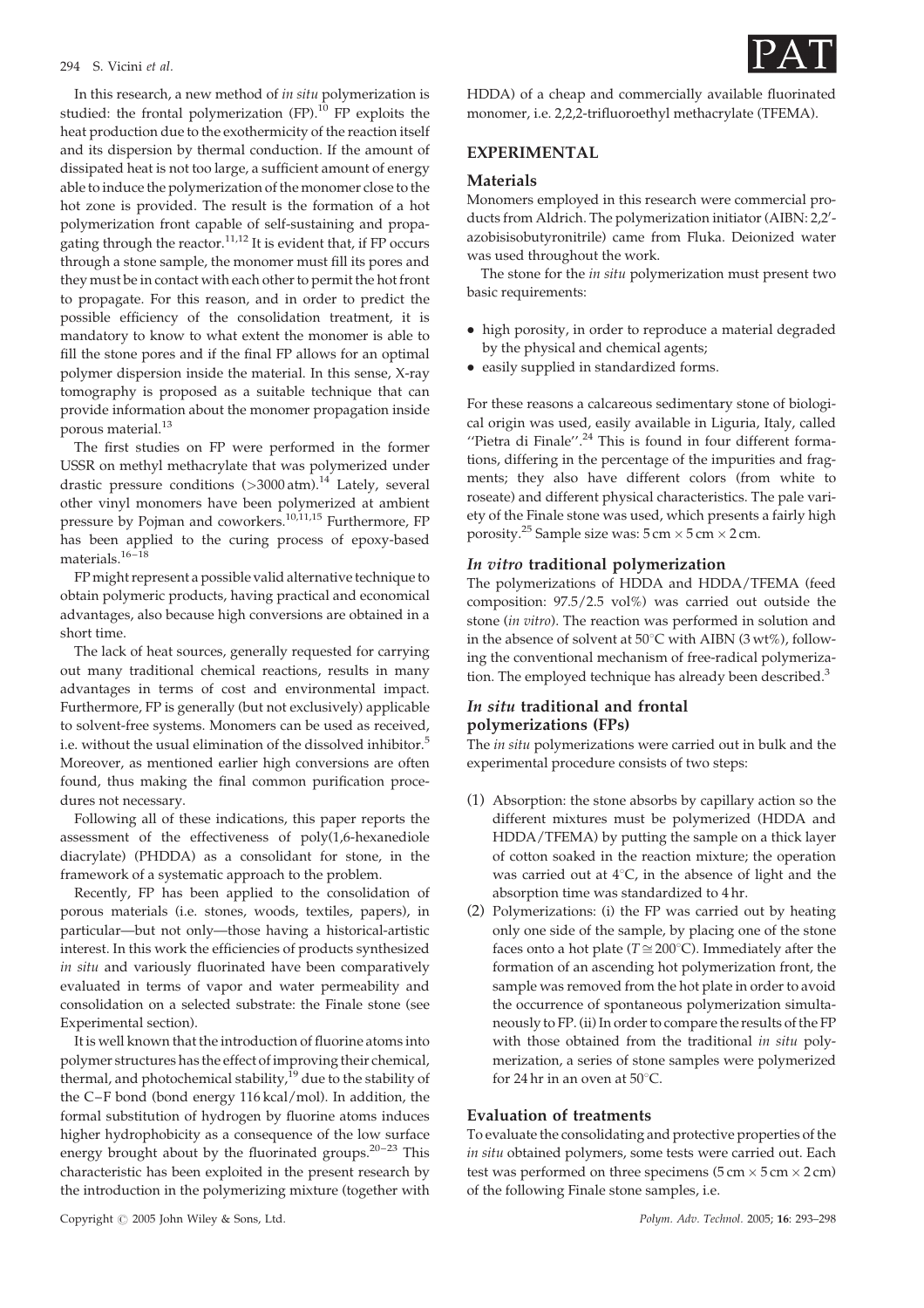

- untreated samples (blank);
- samples containing the *in situ* traditionally polymerized polymer HDDA;
- samples containing the *in situ* traditionally polymerized copolymer HDDA/TFEMA;
- samples containing the frontally polymerized polymer HDDA;
- samples containing the frontally polymerized copolymer HDDA/TFEMA.

Preliminarily, the quantity of absorbed product was evaluated using the following equations:

$$
\Delta\%=(M_{\rm f}-M_0/M_0)\times100
$$

where  $M_0$  is the weight of the untreated stone (in grams)  $M_f$  is the weight of the stone after treatment (in grams) and

$$
X=(M_{\rm f}-M_0)/S
$$

where *S* is the surface of the stone (in  $cm<sup>2</sup>$ ).

The reproducibility of the measurements is sufficient in spite of the irregular porosity of the stone and the deviation is within 5%.

The penetration depth should be as high as possible and the purpose of in situ polymerization is to increase significantly this value.

The consolidating properties were evaluated using an original instrument, made up using a wood rail (100 cm in length  $\times$  5 cm in width) having a strip of sandpaper (granulometry: 60 mesh) on the top. The sample was set with the largest base (5 cm  $\times$  5 cm) on the rail and loaded with a weight of 2.0 kg; run 30 times (equivalent to 30 m of sandpaper) along the sandpaper with a constant driving force of 2.5 kg; every 5 m it was weighed and the weight loss percent (WL%) calculated.

The test allows the calculation of the efficacy of aggregation (EA) with the formula:

$$
EA = [(WL_0 - WL_t)/WL_0] \times 100
$$

where  $WL_0$  is the average value of the weight loss percent of three untreated stones after  $30 \text{ m}$ , WL<sub>t</sub> is the average value of the weight loss percent of three treated stones after 30 m. The quantity of removed material is a function of the aggregation of the sample, and so it is different for treated and untreated samples.

The protective properties were evaluated by three tests:

- (a) capillary water absorption;
- (b) water absorption by complete immersion;
- (c) permeability to water vapor.

#### Capillary water absorption

This determination was carried out using the gravimetric sorption technique, according to the Normal protocol.<sup>26</sup> The stone specimen is laid on a filter paper pad ca. 1 cm thick, partially immersed in deionized water, with the treated surface in contact with the pad. The amount of water absorbed by capillarity forces is determined by weighing the specimen after 10, 20, and 30 min and 1, 2, 4, 8, 24, 48, 72 and 96 hr, to obtain the wet specimen mass,  $M_i$  ( $M \pm 0.0001$  g).

The amount of absorbed water,  $Q_i$ , at the time  $t_i$  per surface unit is defined as follows:

$$
Q_{\rm i}=(\textit{M}_{\rm i}-\textit{M}_{\rm 0})/S
$$

where  $M_i$  is the specimen mass (in grams) at time  $t_i$  (in seconds),  $M_0$  is the dry specimen mass (in grams), and S is the contact surface (in cm<sup>2</sup>).

The  $Q_{\rm i}$  values (in g/cm<sup>2</sup>) are plotted against the square root of time  $(t^{1/2})$  to give the capillary absorption curve.

The angular coefficient of the first part of the curve enables us to evaluate the capillary absorption coefficient (CA) and its value should be reduced with treatment. The results can also be expressed as protective efficiency, EP%:

$$
EP\%=[(Q_0-Q_t)/Q_0]\times 100
$$

where  $Q_0$  is the average value of water absorbed by untreated stones after 1 hr and  $Q_t$  is the average value of water absorbed by treated stones after 1 hr.

#### Water absorption by complete immersion

The measurements of water absorption by complete immersion have been carried out by using the gravimetric method, according to the Normal protocol. $27$  The stone specimen is completely immersed in deionized water, at room pressure and temperature. The amount of absorbed water is determined by weighing the specimen after 10 and 30 min and 1, 4, 6, 8, 24 and 48 hr.

The amount of absorbed water  $Q_i$ , at the time  $t_i$ , is defined as follows:

$$
Q_{\rm i} = [(M_{\rm i} - M_0)/M_0] \times 100
$$

where  $M_i$  is the specimen mass (in grams) at time  $t_i$ ,  $M_0$  is the dry specimen mass (in grams).

The  $Q_i$  values (in percent) are plotted versus  $t_i$  (in hours), to give the absorption curve. The results can also be expressed as capacity of imbibition CI%:

$$
CI\%=[(M_{max}-M_0)/M_0]\times 100
$$

where  $M_{\text{max}}$  is the specimen mass (in grams) at the end of the test and  $M_0$  is the dry specimen mass (in grams).

# Permeability to water vapor

This determination was carried out according to the corresponding Normal protocol<sup>28</sup> on  $5 \text{ cm} \times 5 \text{ cm} \times 1 \text{ cm}$  specimens, using a measurement cell consisting of a cylindrical poly(vinyl chloride) (PVC) chamber with an open top fitted with an O-ring rubber seal, where the stone specimen is employed as the lid of the chamber; the chamber is sealed with the lid by means of an aluminum flange with an O-ring.

The cell is partially filled with deionized water, therefore allowing measurement by gravimetry of the amount of water vapor that diffuses through the stone specimen with a fixed thickness (1 cm) between two parallel surfaces. The test is carried out at constant temperature ( $20 \pm 0.5^{\circ}$ C), with the cell placed into a desiccator. Therefore, the driving force for the diffusion of water vapor is the constant difference between the water vapor pressure inside and outside the cell (in the presence of activated silica gel desiccant). The permeability is monitored by determining the weight decrease per surface unit (*S*, in m<sup>2</sup>) in the unit time (24 hr):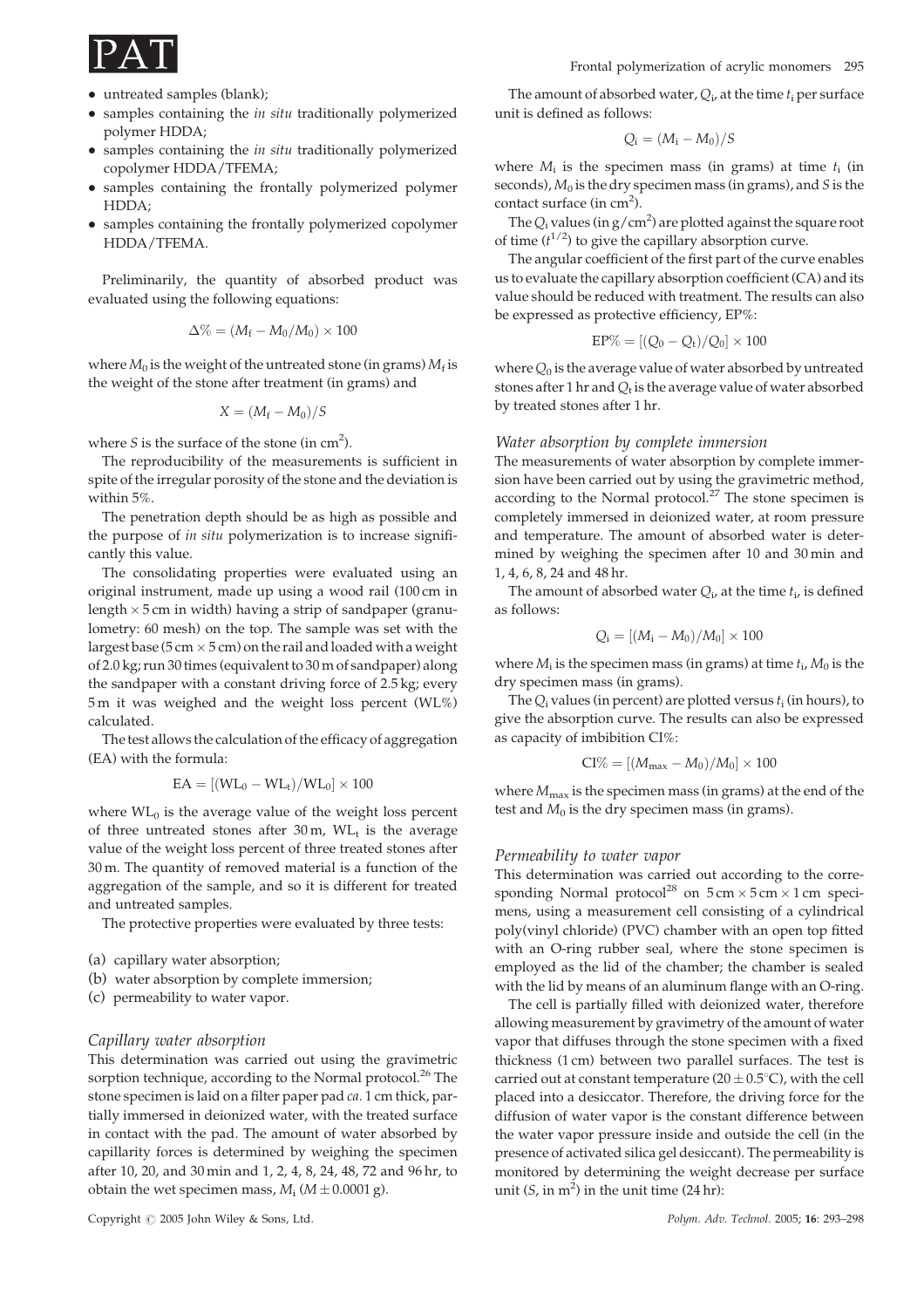$$
\Delta M_i = (M_i - M_{i-1})/S
$$

where  $M_i$  is the weight system (cell and stone) at *i*-day (in grams).

The cell is weighed  $(M \pm 0.0001 \text{ g})$  and  $\Delta M_i$  (daily weight variation) is calculated when a stationary condition (constant vapor flow through the stone) is reached; stationary flow was considered to be reached when

$$
(\Delta M_i - \Delta M_{i-1}) \times 100 / \Delta M_i \le 5\%
$$

After the treatment, the permeability to water vapor must be as high as possible and not too different from the value of the untreated material.

Besides the water vapor permeability, also the reduction in permeability (RP%) was evaluated due to the treatment, according to following equation:

$$
\rm RP\% = [(P_0 - P_t)/P_0] \times 100
$$

where  $P_0$  is the permeability to water vapor of the untreated stones, used as a reference and  $P_t$  is the permeability to water vapor of the treated stones.

### RESULTS AND DISCUSSION

HDDA-based polymers and copolymers obtained in vitro are crosslinked because of the two acrylic groups present in the monomeric units, therefore it was not possible to solubilize them for the characterization of molecular weight. Moreover, no  $T_g$  value was observable.

The quantities of product present in the stones at the end of the in situ polymerizations are summarized in Table 1 and are in the range 6–8 wt%. Those of frontally polymerized samples, with or without fluorinated monomer, are always larger than those treated by traditional polymerization and the reason is the complete conversion of the monomers in the first case. Indeed, no unreacted monomer was found by solvent extraction on the grinded stone. This is the first outstanding result of the research since it was questionable if the FP may take place also in the presence of large amounts of an inert material which absorbs partially the heat developed in the polymerization reaction.

As reported elsewhere,  $\Delta\%$  of stones treated with the preformed polymer is very low  $(0.3\%)$ .<sup>5</sup> This is the evidence that with the traditional application method of consolidating products the polymer remains in the superficial layers, whereas with the in situ polymerization deep penetration can be reached.

These considerations are very important when the performances will be evaluated, since the properties are obviously strongly affected by the amount of the polymer in the stone. On the base of the high  $\Delta\%$  value, it can be foreseen that the

Table 1. Percentile weight variation,  $\Delta\%$ , of in situ treated stones

| Samples                  | $\Lambda\%$ | $X\left(\frac{g}{m^2}\right)$ |
|--------------------------|-------------|-------------------------------|
| HDDA (FP)                | $8 + 0.3$   | $2789 + 20$                   |
| HDDA (traditional)       | $7 + 0.3$   | $2453 \pm 20$                 |
| HDDA/TFEMA (FP)          | $7 + 0.2$   | $2686 \pm 10$                 |
| HDDA/TFEMA (traditional) | $6 + 0.3$   | $2414 \pm 20$                 |



Figure 1. Abrasion test.

Table 2. Efficacy of aggregation (EA) of the products

| Samples                  | EA $(\%)$  |
|--------------------------|------------|
| HDDA (FP)                | $62 + 2$   |
| HDDA (traditional)       | $54 + 2$   |
| HDDA/TFEMA (FP)          | $58 + 2$   |
| HDDA/TFEMA (traditional) | $58 \pm 2$ |

in situ obtained polymer materials will be good consolidating and protective products for stones, as supported by the experimental results. The treated stones, due to the large amount of polymer inside, could be considered as a particular composite material.

In Fig. 1, abrasion test results are reported. The weight loss of the sample after 30 runs on the sand paper is maximum for the untreated stone and very low for all the stones treated with polymers and copolymers; therefore the two treatments of in situ polymerization are excellent from the consolidation point of view. The efficacy of aggregation (see Table 2) is comparable for all the samples.

The capillary water absorption test shows the protective properties of the different treatments: Fig. 2 makes evident that the untreated stones absorb rapidly a large quantity of water, and this effect is reduced immediately by every treatment.



Figure 2. Water capillary absorption curves for Finale stone.

Copyright  $\odot$  2005 John Wiley & Sons, Ltd. Polym. Adv. Technol. 2005; 16: 293-298

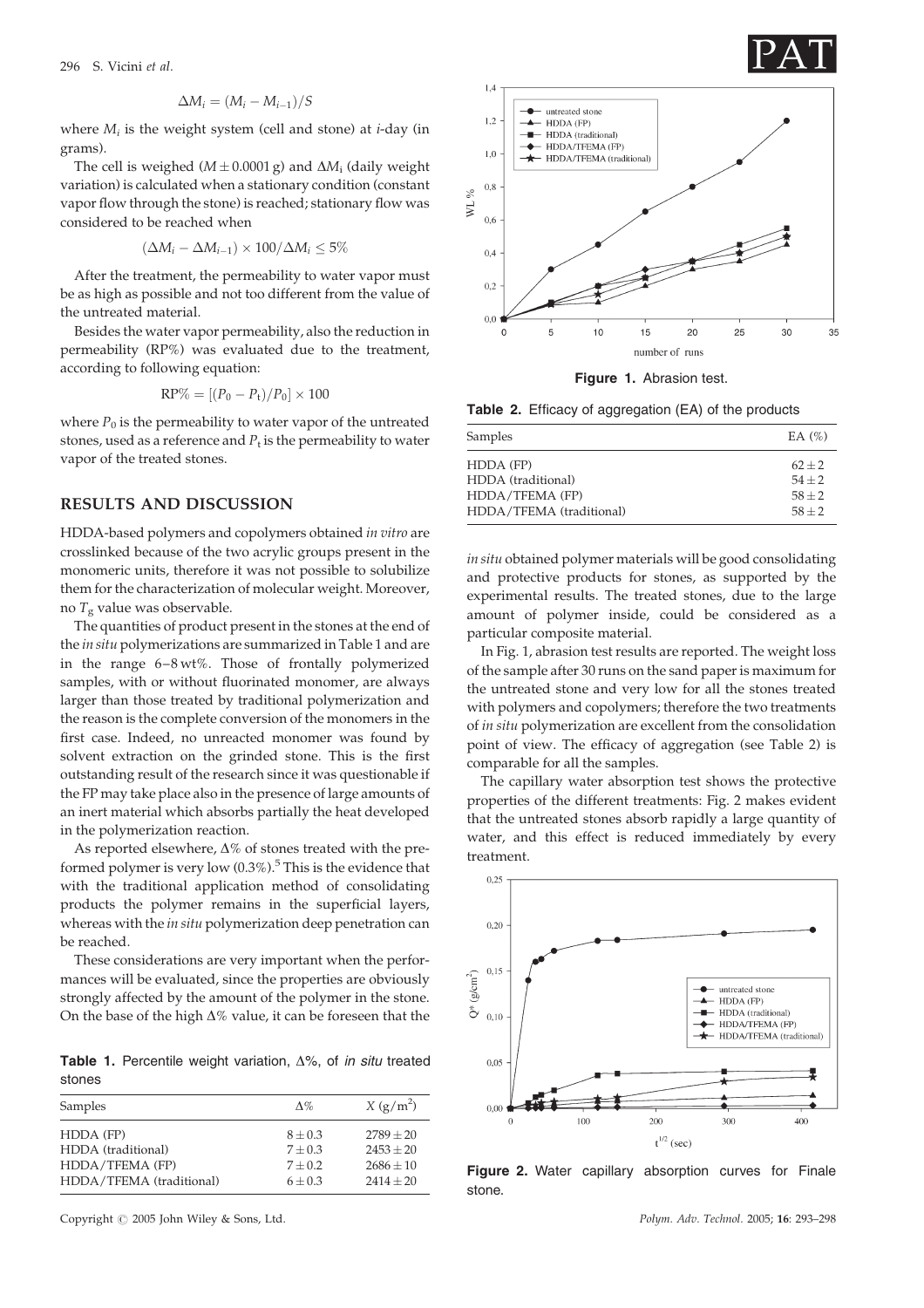

#### Table 3. Capillary water absorption test results

| Samples                  | CA $(g/cm^2 t^{1/2})$                       | EP(%)        |
|--------------------------|---------------------------------------------|--------------|
| Untreated stone          | 2.3 ( $\pm$ 0.02) $\times$ 10 <sup>-4</sup> |              |
| HDDA (FP)                | $0.35 \ (\pm 0.01) \times 10^{-4}$          | $98 + 0.1$   |
| HDDA (traditional)       | $0.94 \ (\pm 0.01) \times 10^{-4}$          | $88 + 0.1$   |
| HDDA/TFEMA (FP)          | $0.078 \ (\pm 0.001) \times 10^{-4}$        | $99 + 0.2$   |
| HDDA/TFEMA (traditional) | $0.87 \ (\pm 0.01) \times 10^{-4}$          | $95 \pm 0.2$ |



Figure 3. Water absorption by complete immersion curves for Finale stone.

The values of the capillary absorption coefficient and of protective efficiency, calculated from the curves of Fig. 2, are listed in Table 3. The capillary absorption coefficient with traditionally polymerized polymers is lower than that of the untreated stone, but higher than in the case of FP; all the value of protective efficiency are very high, particularly in the case of the copolymer polymerized frontally in the presence of the fluorinated monomer (99%). These results are coherent with the large amount of polymer present in the stones; the stones treated with fluorine containing materials are more resistant to water penetration than the other ones.

The same conclusions are obtained by considering the results of the water absorption by the total immersion test (Fig. 3). The untreated samples absorb a large amount of water, especially in the first hours, and quickly reach the saturation value. In the treated samples the quantity of absorbed water is much smaller and, once again, the FP guarantees a larger efficient protection compared to the traditionally polymerized polymer, because of the higher amount of polymer inside the stone, that coat the surface of pores.

The values of the soakage capacity, CI, expressed as the percentage of the absorbed water at the end of the test, are listed in Table 4. It is interesting to point out that, from the

Table 4. Water absorption by complete immersion test results

| Samples                  | CI(%) |
|--------------------------|-------|
| Untreated stone          | 7.3   |
| HDDA (FP)                | 2.0   |
| HDDA (traditional)       | 2.4   |
| HDDA/TFEMA (FP)          | 1.7   |
| HDDA/TFEMA (traditional) | 2.1   |

Copyright  $\odot$  2005 John Wiley & Sons, Ltd. Polym. Adv. Technol. 2005; 16: 293-298

Table 5. Permeability  $(P)$  to water vapor and reduction of permeability (RP)

| Samples                  | $P$ (g/m <sup>2</sup> per 24 hr) | RP(%) |
|--------------------------|----------------------------------|-------|
| Untreated stone          | $47 + 2$                         |       |
| HDDA (FP)                | $2.5 + 0.2$                      | 95    |
| HDDA (traditional)       | $4.8 \pm 0.2$                    | 90    |
| HDDA/TFEMA (FP)          | $2.3 + 0.2$                      | 95    |
| HDDA/TFEMA (traditional) | $4.4 \pm 0.2$                    | 91    |

experiments of total immersion, it can be concluded that the polymer, during the polymerization, reaches all the surfaces of the sample and it is not concentrated only on the surface in which the polymerization starts.

As far as the permeability to water vapor is concerned, the value for permeability of the protective system based on both types of polymerization indicates that these systems have very low vapor permeability, as shown in Table 5. The lowest permeability is observed with the use of frontally polymerized polymers, even if the values are not too different from those obtained with traditionally obtained polymers. Also the reduction of permeability reaches a very high percentage (90–95%) and confirms that the permeability to water vapor is very low. This indicates that with in situ polymerizations stone porosity is almost completely filled and the larger quantity of absorbed product indicates a larger penetration depth.

### **CONCLUSIONS**

Two alternative ways of in situ polymerization inside stones have been suggested: traditional polymerization and FP of HDDA and HDDA/TFEMA copolymer. It has been demonstrated that the absorption of monomers, instead of the preformed polymer, followed by a polymerization process inside the stone, has the advantage to ensure a better absorption of the polymer and a deeper penetration in the substrate.

Moreover FP represents an interesting synthesis technique having practical and economical advantages, as the high reaction rate and conversion. This research demonstrates that FP can be performed successfully also when a material, which absorbs partially the heat developed by the polymerization, is present in relatively large amounts of weight.

In this way, the protective and consolidating properties of the stone are improved, in respect to the traditional application method of a pre-formed polymer, which remains confined only into the more external layers.

By adding a fluorinated component to the monomer/ initiator system, water repellence can be improved. For this reason a low percentage of fluorinated monomer was incorporated into the reaction mixture and an improvement on the protective efficacy of the material together with good consolidating characteristics were obtained.

The main effect of using a monomer with two double bonds in the molecule is the extensive formation of insoluble polymer by crosslinking; even though the irreversibility is an unwanted characteristic of materials potentially applicable for the safeguard of cultural heritage, the use of the